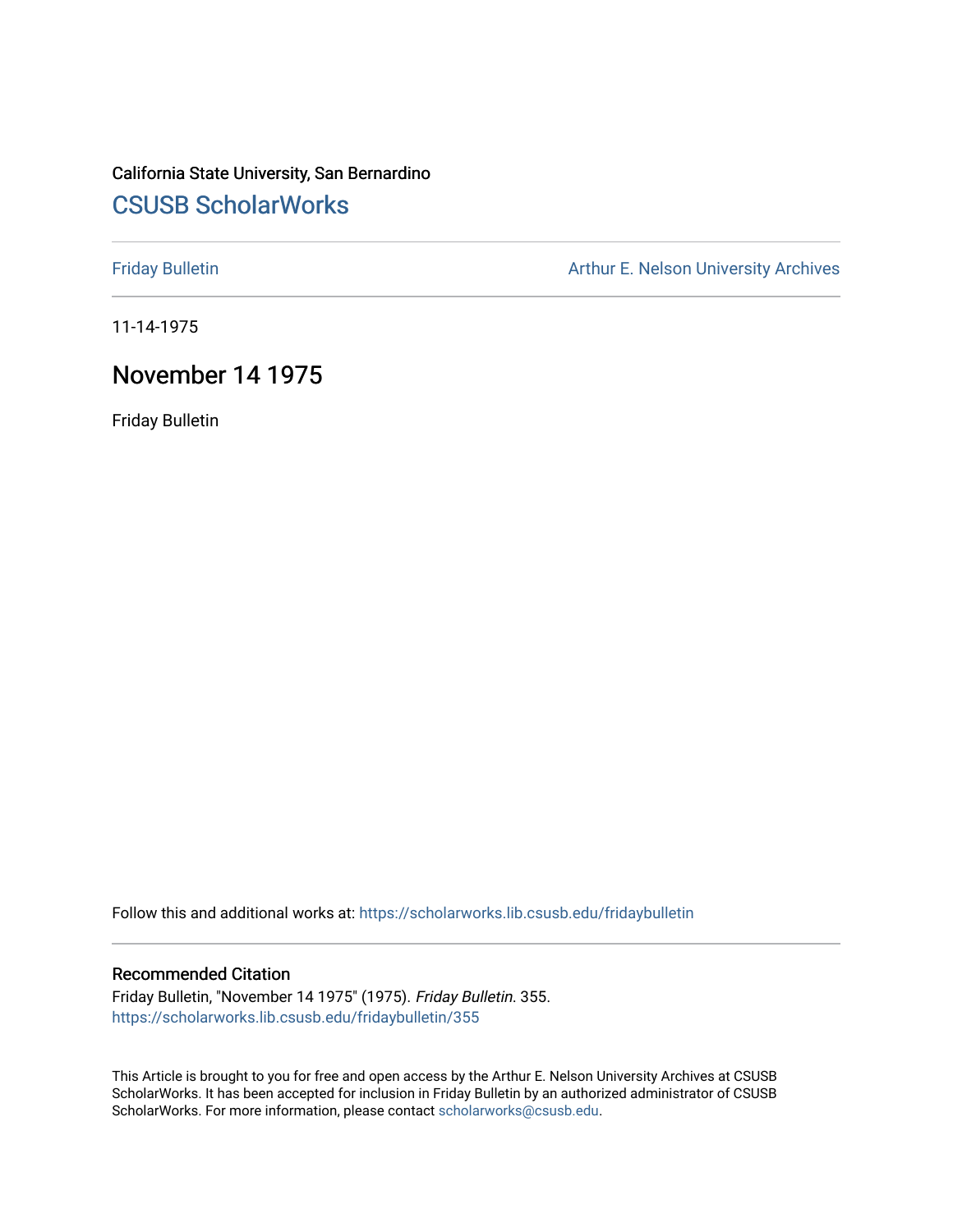## CALIFORNIA STATE COLLEGE • SAN BERNARDINO **1965 1975**



November 14, 1975

*Distinguished Lecturer Series*  OOUSTEAU MURPHY TO lECTURE CN "PPOJECT OCEAN SEAPCH-WUVULU"

THE **BULLETIN** 

Jean-Michel Cousteau and Richard Murphy will present an illustrated lecture on "Project Ocean Search - Wuvulu" Wednesday, 7:30 p.m., November 19.

Mr. Cousteau, an architect, is the son of famed ocean explorer Jacques-Yves Cousteau. Mr. Murphy, a marine biologist and underwater photographer, has had a long, close association with both men.

The lecturerswill deal with the development of Wuvulu, an island near Papua, New Guinea, which they became involved with in 1972. They created a master plan designed to preserve the ecology of the island, which is nearly perfect ecologically. Discoveries made there are used as a base for studying and improving ecology in other parts of the world.

Both men worked with the elder Cousteau in organization and research for the televison series, "The Undersea World of Jacques Cousteau."

In addition to the evening lecture, Mr. Murphy will meet with two CSCSB classes. He will discuss the Coastal Ecosystem with the 8 a.m. Natural Phenorena" class in PS-10. At 1 p.m. he will speak on "Coastal Marine Life and Marine Life Identification" in PE-129. SCUBA students from neighboring colleges and other interested divers are invited. *\* \* \** 

WINDS WILL The fabled winds of campus are being subjected to BE WATCHED closer scruitiny now by all amateur wind watchers. The College has installed an anemometer in the Stu-

dent Services Building Lobby which measures and records wind speed and direction, via a sensor located atop the SS Building.

In operation for less than two full days, the anemometer, installed just in time to take advantage of the current Southland Santa Ana winds, has recorded northerly gusts up to a maximum of 30 m.p.h., averaging 15 m.p.h.

Kenneth White, Asst. Prof., Geography, is the campus physical geographer responsible for translating the recordings made by the equipment. "This completes instrumentation for our weather station,"said Mr. White. "We have instruments which record humidity, precipitation, pressure, temperature, and now wind recording devices." The standard weather shelter is located in the olive grove at the north end of the campus.

*Attention, Rain Raconteurs: The official rain records show 1.11 in. of rain since the beginning of the year, September 1.*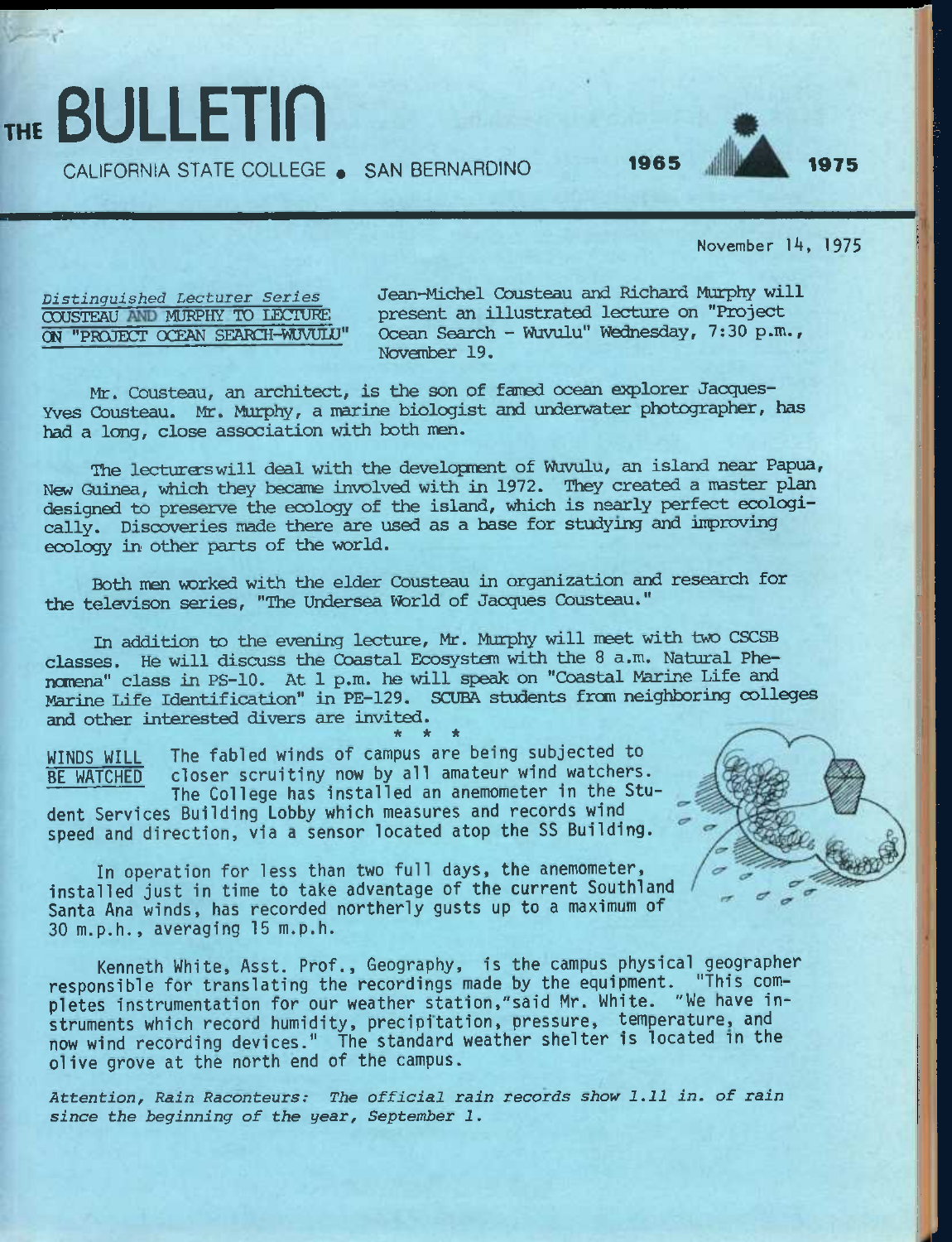# **NEWS.. .This month's fine exhibit** i *era, are on display in the Library.*

I IDDADv Wore *than 200 old postcards, fea*turing many mailed in the 1910-1915<br>era, are on display in the Library. *The cards were purchased to add to* 

*the Library files memorabilia of an earlier day.* 

*Collecting postcards was a popular hobby of the first decade of the 20th*  century. The collection on display started during that period. In May of 1873, *the first month after they were introduced in the United States, more than 31 million cards were sent. By the 1960s, Post Offices were selling 3 billion cards per year. (Display is on Main Floor of the Library through December 15.)* 

# **MU51C**

YOUNG ARTIST CONCERT - The Music Teachers Association of San Bernardino will **EXECUTE:**<br> **present Michael Tachia, senior music major, in a piano<br>
recital. Mr. Tachia, the recipient of the Association's Young Artist Award** recipient of the Association's Young Artist Award given this year, will perform at 7-30 Saturday, November 15 in PS-10. **+** 

32 EMOTIONAL INTERLUDES An unusual selection, described as " 32 emotional interludes" will be played by Arlo Harris Wednesday noon, November 19, in FA-104. Dr. Harris./Assoc. Prof., Chemistry, will perform "Thirty-two Preludes for Fraulein Lilli," by Stephen Heller, 19th century Hungarian pianist and composer. He describes the 32 segments of the piece as "emotional interludes."

The CAMPUS AUW CAMPAIGN President John M. Pfau announces the successful close<br>TOPS LAST YEAR'S TOTAL of the campus A.U.W. campaign on November 7. A total of the campus A.U.W. campaign on November 7. A total of \$5,120 was pledged from 122 employees. "This ex-

ceeded last year's gift by \$262," said President Pfau. "On behalf of A.U.W., Dick Ackley and nyself, I wish to thank each of you who so generously contributed to this worthy community service." *it \* it* 

CSCSB STUDENT FROM A 23-year-old CSCSB student from Karachi, Pakistan, needs a KARACHI SEEKS HOME home with board and room, Donald Woods, International Student Advisor, reports. "His situation is really bad. He

has been receiving money from home but it's no longer coming. He works at a pizza place in the eveningjdoing everything he can," said Dr. Woods.

Information about the student, a psychology major who speaks fluent English and is a transfer student from Chaffey College, can be obtained from Dr. Woods at Ext. 7437.  $\star$   $\star$   $\star$ 

COMMUNITY COUNSELING CENTER The Community Counseling Center of the College is OF COLLEGE OFFERS SERVICES now available to counsel persons seeking help for personal problems. The center, staffed by graduate

trainees in clinical-counseling psychology, is under the direction of Christopher

**CSCSB BULLETIN** 

The California State College, San Bernardino<br>BULLETIN is published by the Office of Col-<br>lege Relations, AD-151, Ext. 7217. Material for publication must be received by noon Tuesday before the Friday of publication.

Editor . . . . . . Barbara Nolte

Printed at Duplicating

O'Hare, clinical psychologist and Lecturer in Psychology, The services are available to any one from the San Bernardino area or near-by.

Student counselors also consult with other members of the clinical counseling faculty. All counseling is confidential, and services are free. Appointments may be made by calling 887- 7220 or 887-7272.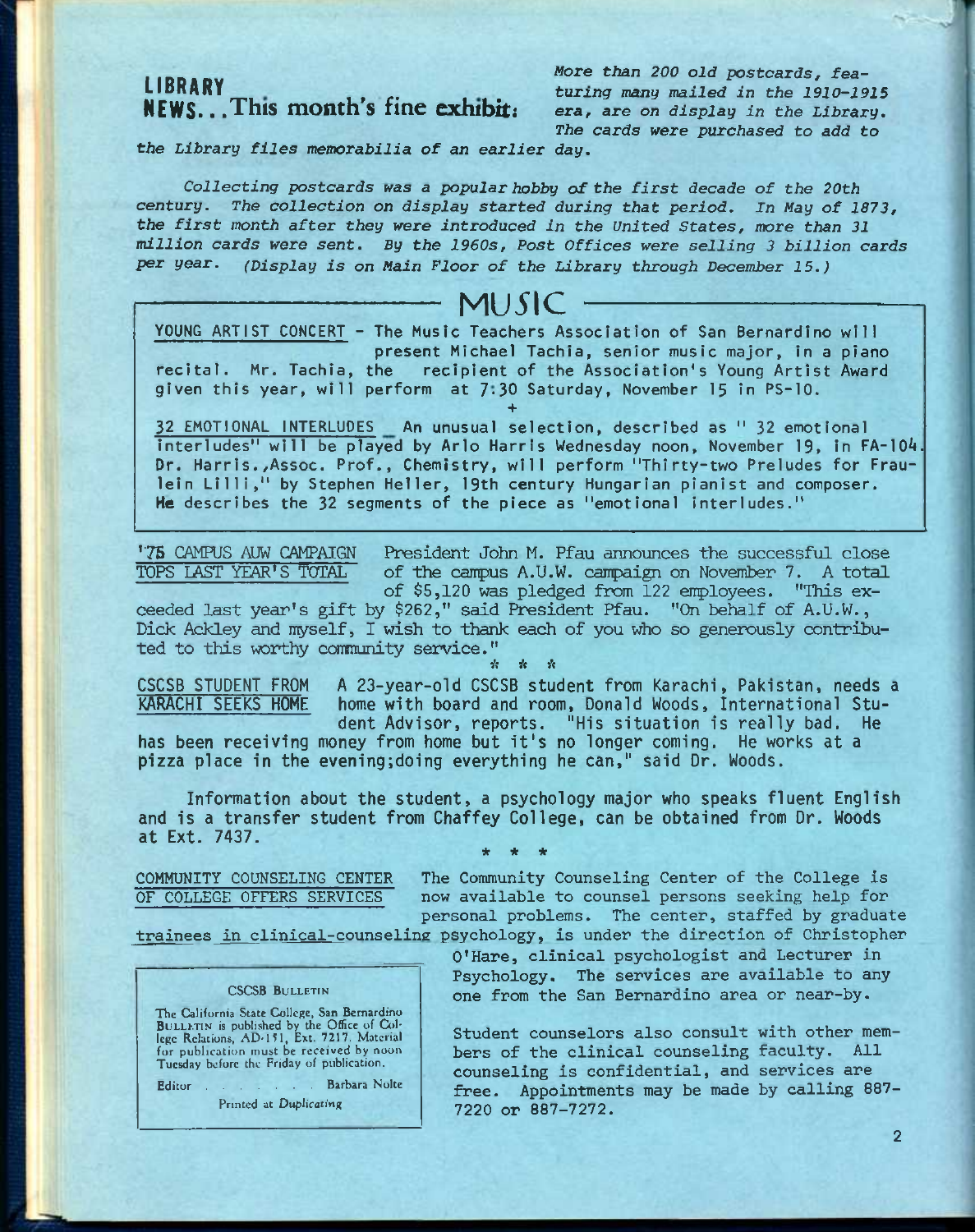## THE CAL STATE JAZZ ENSEMBLE

*COMING:* A BAND FOR ALL SEASONS *s*<br>
The Concert Band will introduce<br>
THE CAL STATE IAZZ ENSEMBLE the Cal State Jazz Ensemble at its program, 7:30 p.m., Sunday, November 23. The big band sound

of the 40s and 50s will be heard in the first half of the concert. The ensemble is directed by Louis Ruff, studio music faculty member. The Concert Band is directed by Arthur Moorefield , Chairman of the Music Department.

sV A

 $\sum_{i=1}^n$ 



deadlines The Faculty Development Center will sponsor a discussion of classroom methods and techniques, open to all faculty. Those interested in relating their more successful experiences are invited to share them. Tuesday, Nov. 18, 2-3:30 p.m. in the Lower Commons.

**+**  Call Drama Dept., Ext. 7^52, for information on availability of tickets for "For the Use of the Hall," for tonight's and tomorrow night's performances and on Nov. 18, 19, 20, 21 and 22.

dotelines TONIGHT'S MOVIE - "Serpico," starring Al Pacino. PS-10. 2 showings: 6:00 and 8:00 p.m. Free.

The second Faculty-Staff Social Get-Together,sponsored by the Committe of 10 and its volunteers, will be held Wednesday, Nov. 19, 4-6 p.m. in the Lower Commons. Refreshments will be served. All Faculty and Staff are invited. Were gotting together...

Two Poetry Readings will be presented next week by the English Club. First will be on Tuesday, Nov. 18 when James McMichael, Associate Professor at U.C. Irvine will read in the Lower Commons 104, at 10 a.m.

On Thursday, Nov. 20, Clark Mayo, Associate Professor of English, CSCSB, will read his own poetry, including some works published in 1960: "The Light in the Window," "The Movement of the Hunt," and "A Late-Nlght Telephone Call." LC-500, 10 a.m. **+** 

The first of the year's Faculty Colloquiums featured Peter Spader, Lecturer in Philosophy,speaking on "Phenomenology in Use: A Teaching Example," Wednesday, Nov. 12.

**+**  College employees are reminded that your Personal Holiday for the calendar year 1975 must be taken before December 31, 1975. Employees must provide five working days notice In advance of taking the holiday so that the work load of the unit can be re-assigned.

**+** 

**+** 

**+** 

Staff members interested in submitting applications to supervisors for a partial waiver of CSUC registration fees for the Spring Quarter, 1976, are reminded that they are due November 25, 1975. For further information regarding eligibility, forms, procedures and deadlines, call Personnel Office, 7205.

**+**  Deadline for submitting material for the December 2 Faculty Senate meeting Is Monday, November 17. (AD-I69)

Open enrollment for Health Insurance will end November 15; employees may enroll or make necessary changes by going to Personnel Off ice, SS-151.

Flu shots are being given the remainder of November and throughout December on Wednesdays, 2-6 p.m. and Fridays, 2-6 p.m. in the Health Center, AD-117.

something for *B*  $\frac{3}{4}$ **every boay**